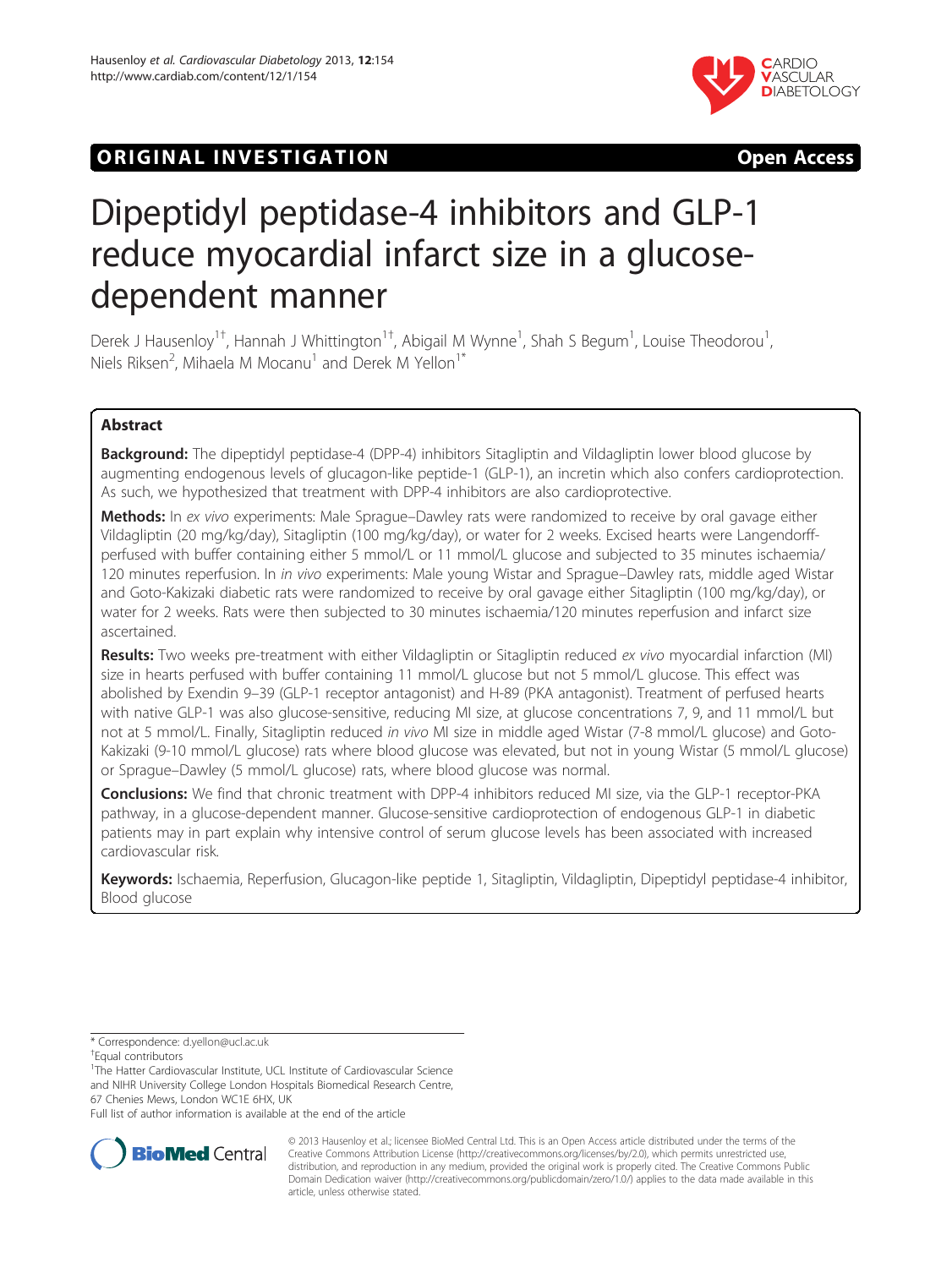#### Background

Coronary heart disease (CHD) is the leading cause of death in diabetic patients. According to the World Health Organisation more than 220 million people worldwide have diabetes. Patients with diabetes are two to three times more likely to develop CHD, and experience worse clinical outcomes following an acute myocardial infarction [[1-3\]](#page-7-0), coronary angioplasty [\[4](#page-7-0)], and cardiac bypass surgery [[5-7\]](#page-7-0). The reason for the worse cardiovascular outcomes in diabetic patients is currently unclear. Pre-clinical animal studies suggest that there may be specific defects in diabetic cardiomyocytes which may be responsible including increased mitochondrial generation of reactive oxygen species, impaired signalling via the PI3-Akt survival kinase pathway and reduced rates of ATP synthesis (reviewed in [[8,9](#page-7-0)]). Clearly, novel cardioprotective strategies are required to improve clinical outcomes in diabetic patients with CHD.

In this respect, emerging evidence suggests that the incretin, glucagon-like peptide (GLP-1), GLP-1(7–36) amide and its breakdown product GLP-1(9–36)amide both have the ability to protect the heart against acute ischaemia-reperfusion injury (IRI) [[10-12](#page-7-0)], as well as having direct beneficial effects on metabolism [\[13,14](#page-8-0)]. However, GLP-1 is rapidly broken down in the circulation by the enzyme, dipeptidyl peptidase-4 (DPP-4). The anti-diabetic agents, Sitagliptin and Vildagliptin both lower blood glucose by inhibiting DPP-4, which augments endogenous levels of GLP-1 [\[15\]](#page-8-0). Therefore, in this study we utilized both ex vivo and in vivo models of ischaemia reperfusion injury (IRI) to investigate whether chronic treatment with the DPP-4 inhibitors, Sitagliptin and Vildagliptin, also confer cardioprotection.

#### Methods

#### Animals

Animal experiments were conducted in strict accordance with the Animals (Scientific Procedures) Act 1986 published by the UK Home Office and the Guide for the Care and Use of Laboratory Animals published by the US National Institutes of Health (NIH Publication No. 85–23, revised 1996). Approval has been granted by the University College London ethics review board. All efforts were made to minimize suffering.

Male Sprague–Dawley (SD) rats (3-4 months) were used for the ex vivo isolated heart investigations. Male SD rats (3–4 months), Wistar rats (3–4 months), middle aged Wistar rats (7–8 months) and middle aged Goto Kakizaki (GK) rats (7–8 months) were used for the in vivo experiments. Animals received humane care in accordance with the United Kingdom Animal (Scientific Procedures) Act of 1986. Approval was granted by a university ethics review board. The study conforms with the Guide for the Care and Use of Laboratory Animals

published by the US National Institutes of Health (NIH Publication No. 85–23, revised 1996). For oral gavage, Sitagliptin (100 mg/kg/day) and Vildagliptin (20 mg/kg/ day) were dissolved in water, concentrations sufficient to increase GLP-1 levels [[16,17\]](#page-8-0). All other reagents were of standard analytical grade.

#### Ex vivo isolated perfused rat heart model of acute myocardial infarction

Rats were terminally anesthetised with sodium pentobarbital (55 mg/kg intraperitoneally) and heparin (300 IU). The hearts were rapidly excised into ice-cold buffer, and mounted on a constant pressure (80 mmHg) Langendorffperfusion apparatus and perfused with modified Krebs-Henseleit bicarbonate buffer in mmol/L: NaCl 118.5, NaHCO<sub>3</sub> 25.0, KCl 4.8, MgSO<sub>4</sub> 1.2, KH<sub>2</sub>PO<sub>4</sub> 1.2, CaCl<sub>2</sub> 1.7 and glucose 5.0 or 11.0. The buffer was gassed with 95% $O_2$ / 5% $CO_2$  and pH maintained at 7.35-7.45 at 37.0°C. A suture was placed around the left main coronary artery and the ends inserted into a pipette tip to form a snare. A latex, fluid-filled balloon was placed in the left ventricle through an incision in the left atrial appendage and inflated to a pressure of 8–10 mmHg. Left ventricular developed pressure, heart rate and coronary flow were monitored at regular intervals. Temperature was constantly measured via a thermo-probe inserted into the pulmonary artery and maintained between 37.0 ± 0.2°C. Regional myocardial ischaemia was induced by tightening the suture placed around the left anterior descending coronary artery (LAD) for 35 minutes and reperfusion for 120 minutes initiated by releasing the snare. At the end of the reperfusion period the suture was tied and the heart perfused with 0.25% Evans Blue in saline to delineate the area at risk. Hearts were frozen at −20°C for several hours before infarct size determination.

#### In vivo rat model of acute myocardial infarction

Rats were anesthetised with sodium pentobarbital (20 mg/kg intraperitoneally) and heparin (300 IU). The rats were intubated and ventilated with a Harvard ventilator (room air, 70 strokes/min, tidal volume: 8-9 ml/kg). Body temperature was maintained at  $37.4 \pm 1^{\circ}$ C by means of a rectal probe thermometer attached to a temperature control system (CMA450). A lateral thoracotomy was performed to expose the heart and a suture placed around the LAD. The suture was tightened using a loop system to create LAD ligation and regional ischaemia which was confirmed by a change in ECG profile. Following 30 minutes of ischaemia, the vessel was reperfused for 120 minutes. At the end of reperfusion, the heart was removed from the chest, the LAD permanently occluded and the heart perfused with 0.5% Evans blue in saline to delineate the area at risk. Hearts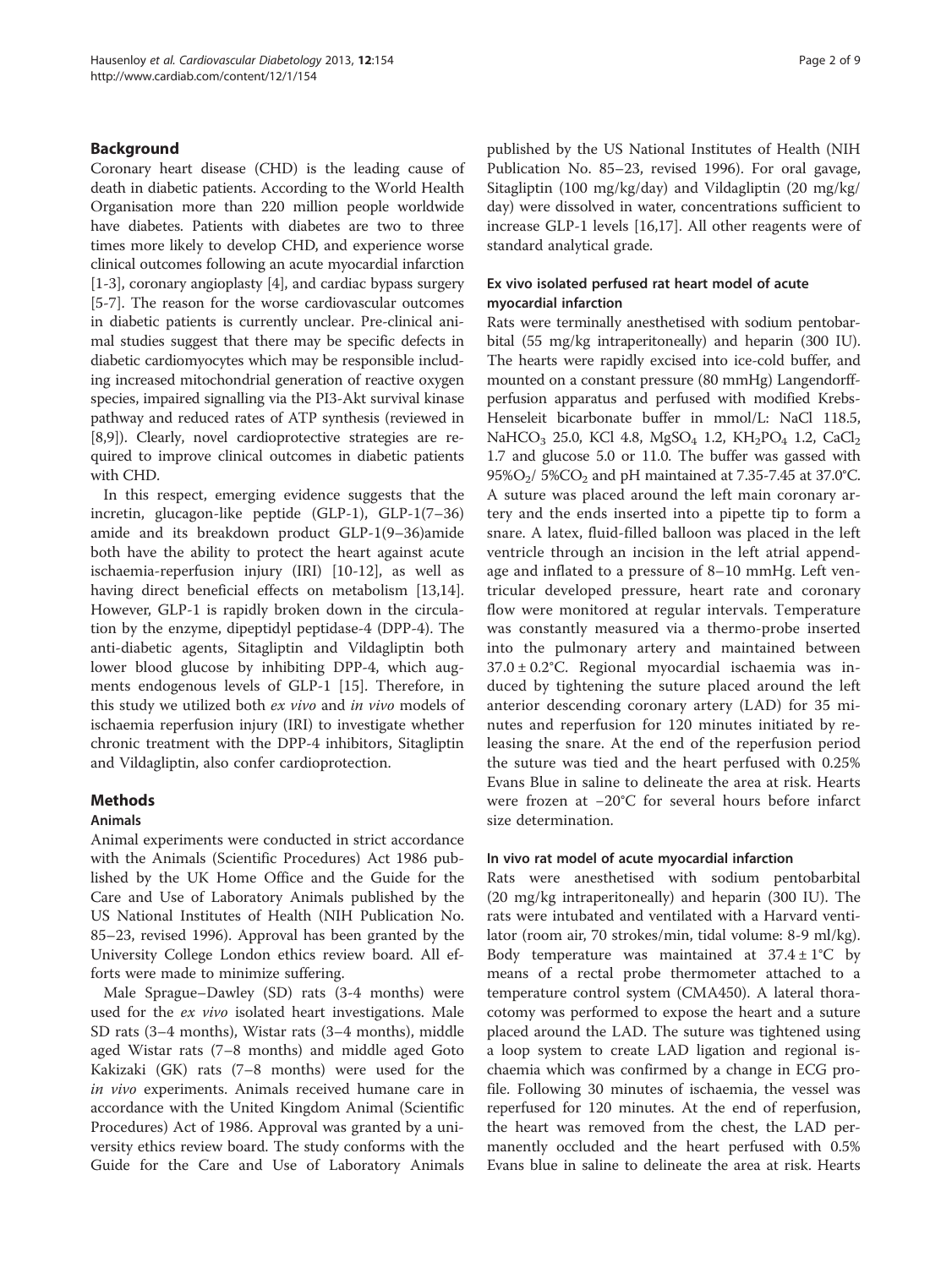were frozen at −20°C for several hours before infarct size determination.

#### Myocardial Infarct size determination

All hearts were sliced into 2 mm thick transverse sections and incubated in triphenyltetrazolium chloride solution (TTC; 1% in phosphate buffer). TTC reacts with intracellular dehydrogenases to stain viable risk zone tissue red leaving the infarcted areas off-white. The slices were then transferred and fixed in 10% formalin overnight. All the slices from one heart were scanned into the computer for analysis or drawn onto acetate, and the area at risk, area of infarction, and area of viable risk zone was delineated and converted to a volume assuming a 2 mm slice thickness. Image J or computerised planimetry (Summa Sketch III, Summagraphics, Seymour, CT, USA) were then used to assess the percentage of infarcted tissue in the myocardium area at risk (I/R%) [\[18\]](#page-8-0).

#### Blood glucose assessment

Samples for fasting blood glucose were taken at baseline and after 2 weeks treatment with Sitagliptin, Vildagliptin or water control. Blood glucose measurements (mmol/L) were determined using an ABL 700 series blood gas analyzer (Radiometer, Copenhagen).

#### Experimental protocols for isolated heart perfusion

To investigate the effect of different glucose concentrations within the perfusion buffer, isolated rat hearts were perfused with 5 mmol/L versus 11 mmol/L glucose during control and ischaemic preconditioned (IPC) experiments (the latter used as a positive control). Hearts were perfused with buffer containing glucose at either 5 mmol/L or 11 mmol/L and subjected to stabilization, ischaemia and reperfusion or to a standard IPC protocol (2 cycles of 5 minutes global ischaemia and 10 minutes reperfusion) prior to ischaemia and reperfusion.

Animals were randomly assigned to receive, Sitagliptin (100 mg/kg/day), Vildagliptin (20 mg/kg/day) or water alone given daily by oral gavage for 2 weeks. Hearts were then excised from animals and mounted on the Langendorff-apparatus, and randomized to receive one of the experimental protocols summarized in Figures [1A](#page-3-0) and [1](#page-3-0)B. To examine the role of GLP-1 and PKA in the setting of the anti-diabetic gliptin drugs, Exendin 9–39 or DMSO (3 nM, a GLP-1 receptor antagonist, Sigma) were added into the perfusate in selected experiments and H-89 or DMSO  $(5 \mu M, a \text{ } PKA$  antagonist, Sigma) was administered by intraperitoneal (I.P) injection prior to excision of the heart.

To investigate the cardioprotective effects of GLP-1 (0.3 nM, Novo Nordisk, Denmark) at different concentrations of glucose; hearts were rapidly excised from untreated rats and mounted on the Langendorff-apparatus.

#### Experimental protocols for in vivo investigations

To investigate whether the cardioprotective effect of DPP-4 inhibition were glucose sensitive in the in vivo setting; rats with differing blood glucose levels were treated by oral gavage with either Sitagliptin (100 mg/ kg/day) or water for 2 weeks prior to LAD occlusion/reperfusion. Four groups were assessed SD, Wistar, middle aged Wistar and middle aged GK rats.

#### Statistical analysis

All values are expressed as mean ± SEM. Myocardial infarct size was analyzed by one-way ANOVA and Fisher's protected least significant difference test for multiple comparisons. Differences were considered significant when  $P < 0.05$ .

# Results

# Both Sitagliptin and Vildagliptin pre-treatment reduced myocardial infarct size ex vivo in a glucose-dependent manner

There was no difference in the area at risk or haemodynamic variables between the treatment groups. The blood glucose levels after 2 week of treatment averaged  $5.5 \pm 0.3$  mmol/L,  $5.7 \pm 0.2$  mmol/L and  $5.7 \pm 0.4$  mmol/L for Sitagliptin, Vildagliptin and control, respectively.

Sitagliptin pre-treatment was found to reduce myocardial infarct size in hearts perfused with buffer containing 11 mmol/L of glucose  $(30.7 \pm 3.4\%$  with Sitagliptin versus  $57.9 \pm 5.0\%$  with control:  $P < 0.05$ :N  $\ge 6$ /group) but not 5 mmol/L glucose  $(51.4 \pm 7.6\%$  with Sitagliptin versus  $53.1 \pm 5.4\%$  with control:  $P > 0.05$ :  $N \ge 6$ /group) (Figure [2A](#page-4-0)). Similarly, Vildagliptin pre-treatment reduced myocardial infarct size in hearts perfused with buffer containing 11 mmol/L of glucose (34.4 ± 4.1% with Vildagliptin versus  $52.9 \pm 5.2\%$  with control:  $P < 0.05$ :N  $\geq 6$ /group) but not 5 mmol/L glucose (53.2 ± 4.8% with Vildagliptin versus  $52.6 \pm 7.2\%$  with control:  $P > 0.05$ :N  $\geq 6$ /group) (Figure [2B](#page-4-0)). Interestingly, ischaemic preconditioning (IPC) (used as a positive control in this setting) reduced myocardial infarct size in perfused rat hearts at both 5 mmol/L glucose  $(18.8 \pm 2.7\%)$  with IPC versus  $38.8 \pm 1.5$ 4.3% with control:  $P < 0.05$ : N  $> 6$ /group) and 11 mmol/L glucose  $(21.7 \pm 4.8\% \text{ with IPC versus } 41.6 \pm 3.9\% \text{ with con-}$ trol:  $P < 0.05$ :  $N \ge 6$ /group) (Figure [2](#page-4-0)C).

# Pharmacological inhibition of the GLP-1 receptor and the PKA signalling pathway abrogated both Sitagliptin and Vildagliptin-induced cardioprotection

There was no difference in the area at risk or haemodynamic variables between the treatment groups. The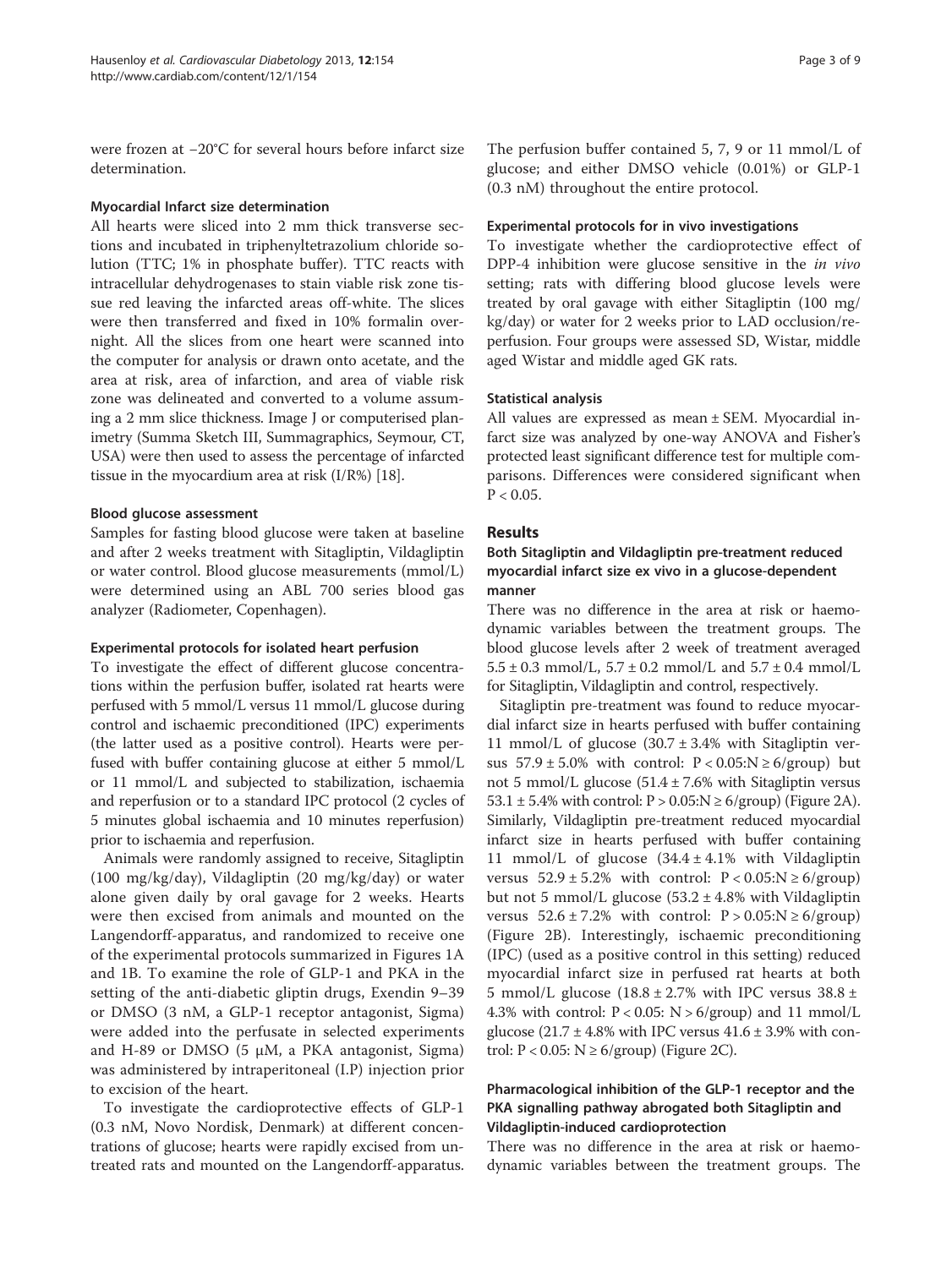<span id="page-3-0"></span>Hausenloy et al. Cardiovascular Diabetology 2013, 12:154 Page 4 of 9 http://www.cardiab.com/content/12/1/154



infarct-limiting effects of Sitaglipitin at 11 mmol/L glucose were abolished by Exendin 9–39 (a GLP-1 receptor antagonist)  $(63.6 \pm 5.5\%$  with Sitagliptin + Exendin 9–39 versus  $61.4 \pm 3.0\%$  with Control + Exendin 9–39:  $P > 0.05$ :N  $> 7$ /group)(Figure [2](#page-4-0)A) and the cardioprotective effects of Vildagliptin were abolished in the presence of Exendin 9–39 and H-89 (a PKA inhibitor) (61.5  $\pm$ 3.3% with Vildagliptin + Exendin 9–39 and 59.4 ± 2.1% with Vildagliptin  $+ H$ -89 versus  $35.0 \pm 5.0$ % with Vildagliptin + vehicle:  $P < 0.05$ :N  $\geq 6$ /group)(Figure [3](#page-4-0)). Importantly, the pharmacological inhibitors themselves did not influence infarct size significantly  $(61.4 \pm 3.0\%$  with control + Exendin 9–39 and  $53.0 \pm 4.9\%$  with control + H-89 versus  $53.1 \pm 3.1\%$  with control + vehicle:  $P > 0.05$ :  $N \geq 6$ /group) (Figure [3\)](#page-4-0).

# The infarct-limiting effects of GLP-1 treatment are also glucose-sensitive

There was no difference in the area at risk or haemodynamic variables between the treatment groups. The perfusion of hearts with buffer containing GLP-1 reduced MI size, at glucose concentrations 7, 9, and 11 mmol/L but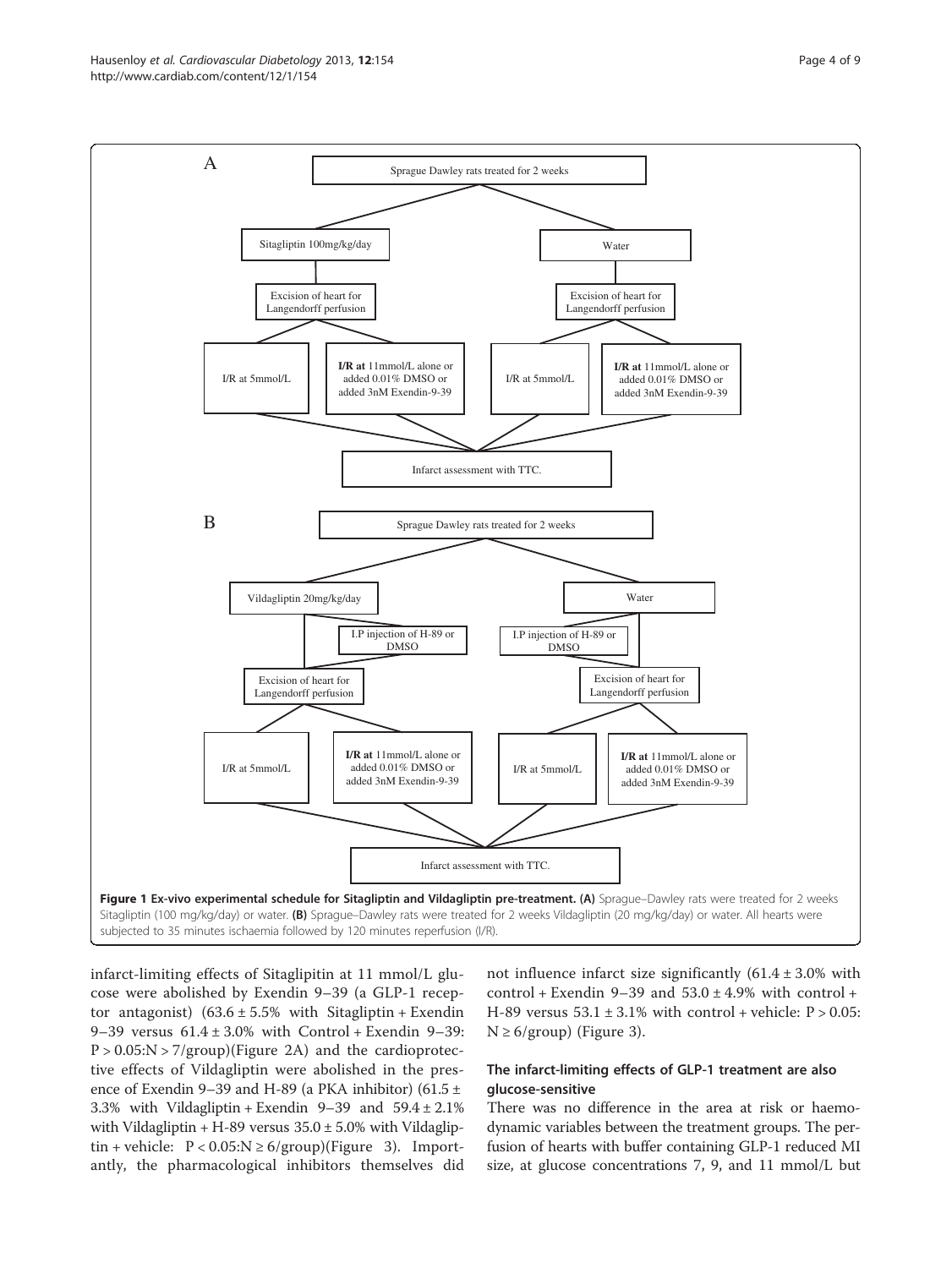<span id="page-4-0"></span>

not 5 mmol/L glucose. \*P < 0.05. N ≥ 6/group. (C) Ischaemic preconditioning (IPC) reduces the myocardial infarct to area at risk ratio (I/R%) in isolated rat hearts perfused with buffer containing either 5 or 11 mmol/L glucose. \*P < 0.05.  $N \ge 6$ /group.

not at 5 mmol/L (30.8 ± 0.6% at 7 mmol, 29.3 ± 0.6% at 9 mmol/L, 39.1 ± 2.5% at 11 mmol/Lpretreatment did not reduce blood glucose levels in any of the groups. versus 55.6  $\pm$  1.2% at 5 mmol/L:P < 0.05:N  $\geq$  6/group) (Figure [4A](#page-5-0)). There was no difference in MI size in control hearts perfused at the different glucose concentrations  $(57.1 \pm 0.7\%)$ at 5 mmol/L,  $52.7 \pm 1.2\%$  at 7 mmol/L,  $55.6 \pm 1.5\%$  at 9 mmol/L,  $50.1 \pm 2.9\%$  at 11 mmol/L:P >  $0.05$ :N  $\geq 6$ /group) (Figure [4](#page-5-0)B).

# Sitagliptin pre-treatment reduced myocardial infarct size in vivo in a glucose-dependent manner

Blood glucose levels were not significantly different between SD and Wistar rats, but were significantly different between these groups and middle aged Wistar and GK rats (in mmol/L:  $5.5 \pm 0.3$ ,  $5.6 \pm 0.2$ ,  $7.5 \pm 0.3$  and  $9.3 \pm 1.5$ , respectively.  $P < 0.05$ :  $N \ge 6$ /group). Sitagliptin pre-treatment did not reduce blood glucose levels in any of the groups.

In the in vivo LAD occlusion/reperfusion studies, Sitagliptin pre-treatment was found to reduce myocardial infarct size in both middle aged Wistar and GK rats (15.4  $\pm$  2.4% with Sitagliptin versus 44.8  $\pm$  4.0% with control in Wistars; and  $29.10 \pm 5.3\%$  with Sitagliptin versus  $60.9 \pm 5.5\%$  with control in GKs. P <  $0.05:N \ge 6/$ group). However, in the SD or Wistar groups there were no differences in MI size  $(42.1 \pm 7.4\%$  and  $34.5 \pm 1.5\%$ 5.9% with Sitagliptin versus  $46.6 \pm 5.7$ % and  $33.8 \pm 3.1$ % with control, respectively for SD and Wistar) (Figure [5](#page-5-0) A,B).



(Vilda) was abolished by treatment with either Exendin 9–39 (Exendin), a GLP-1 receptor antagonist, or H-89 (a PKA antagonist). \*P < 0.05. N ≥ 6/group.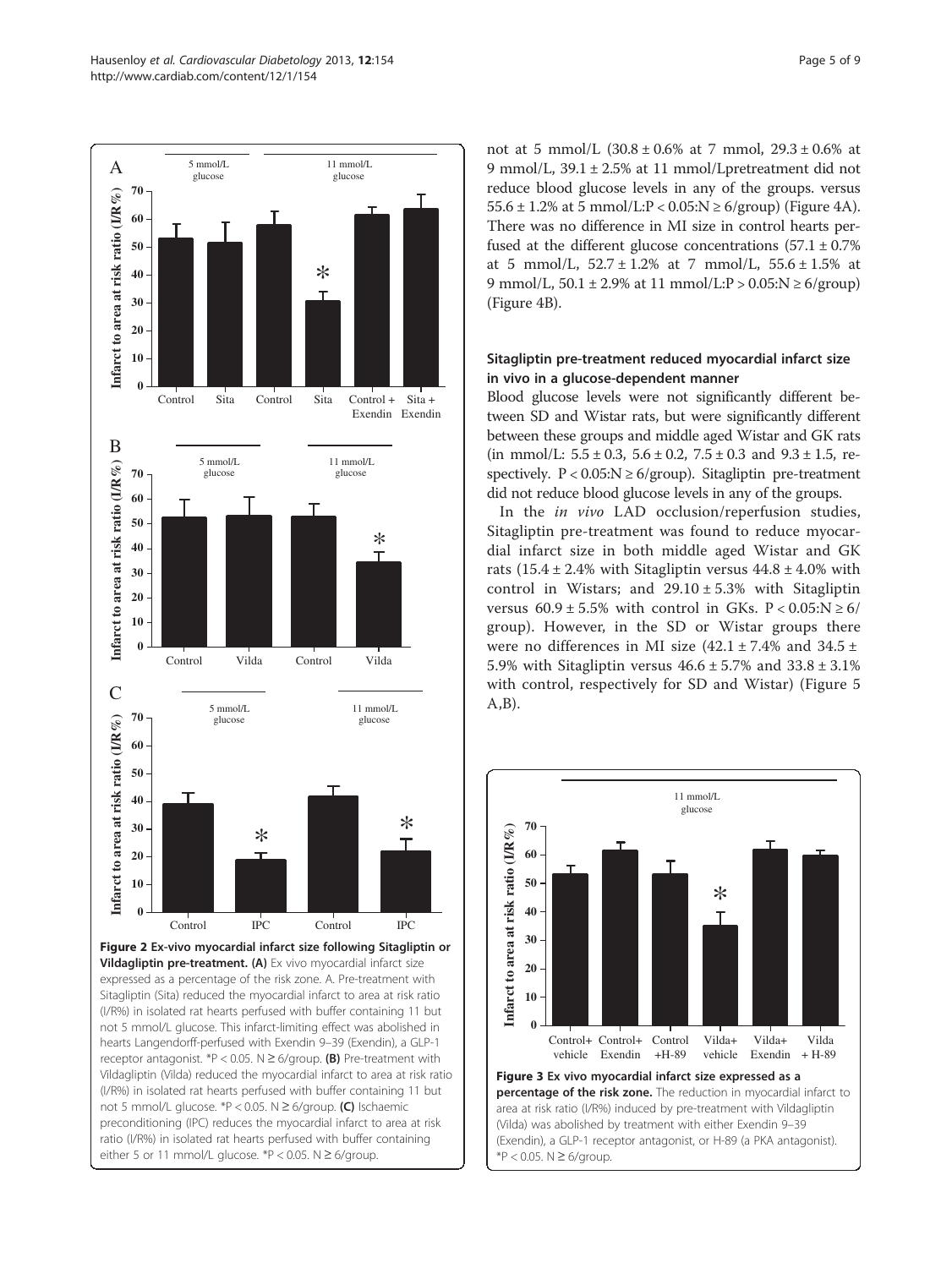<span id="page-5-0"></span>

#### **Discussion**

The main findings from the present study are as follows: (a) We report that chronic oral treatment with the DPP-4 inhibitors, Sitagliptin or Vildagliptin, is cardioprotective as evidenced by a significant reduction in myocardial infarct size in the isolated perfused rat heart; (b) Interestingly, we show that for the first time, the infarct-limiting effects of Sitagliptin and Vildagliptin pre-treatment are sensitive to the glucose levels present during the myocardial infarction, such that cardioprotection was only observed in hearts infarcted in the presence of a high glucose of 11 mmol/L, with loss of cardioprotection at lower glucose levels of 5 mmol/L; (c) The infarct-limiting effects of DPP-4 inhibitors were abrogated by pharmacological inhibitors of the GLP-1 receptor and the PKA signalling pathway; (d) The cardioprotection elicited by GLP-1 treatment was



also glucose-sensitive with infarct limitation observed at glucose levels of 7, 9 and 11 mmol/L but not at 5 mmol/L; (e) Sitagliptin related cardioprotection is also dependent on circulating glucose levels in the in vivo setting.

#### GLP-1 cardioprotection

Previous experimental studies have demonstrated that exogenous GLP-1 is cardioprotective. These cardioprotective effects were attributed to GLP-1 receptor activation and subsequent recruitment of numerous intracellular signalling pathways involving Akt, Erk1/2, p70S6K, and AMPK as well as the downstream phosphorylation and inhibition of the pro-apoptotic protein BAD (reviewed in [[10](#page-7-0)]). In the current study we were keen to investigate whether endogenous GLP-1 levels, which are augmented by DPP-4 inhibitor therapy, also confer cardioprotection. Whilst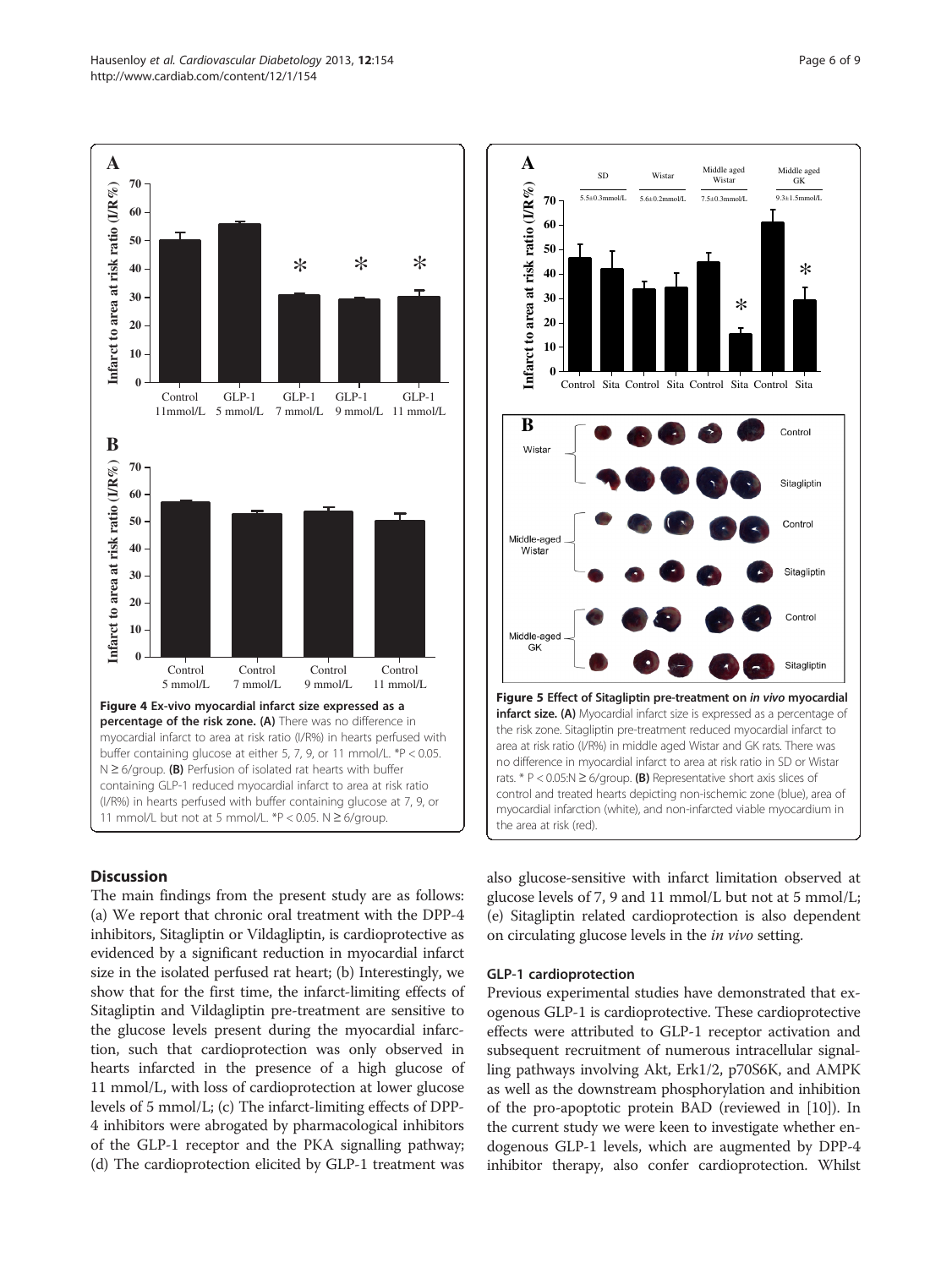conducting the current studies, Ye and co-workers [[19](#page-8-0)] reported infarct-limitation with chronic Sitagliptin therapy through the activation of PKA. Interestingly, in that particular study the average blood glucose was about 7.5 mmol/L, which corresponds to the levels of glucose in which we observed cardioprotection in our study. GLP-1 has also been suggested to improve myocardial contractility. GLP-1 enhanced cardiac voltage-gated L-type  $Ca^{2+}$ currents  $I_{(C_3)}$  in canine ventricular cardiomyocytes. Interestingly, this augmentation was linked to the activation of cAMP-dependent PKA [\[20\]](#page-8-0).

In contrast, Sauve and co-workers [[21\]](#page-8-0) failed to demonstrate myocardial infarct limitation with either genetic or pharmacological inhibition of DPP-4 using DPP-4 knockout mice and Sitagliptin, respectively, even though the blood glucose level was at 10 mmol/L. Finally, it was also demonstrated that pre-treatment with Vildagliptin did not reduce MI size or prevent adverse LV remodelling in rats subjected to MI [[22](#page-8-0)]. However, it is worth noting that in all these studies, these results were obained following permanent LAD ligation, and not a reperfusion MI model and in fact in two of these studies, DPP-4 inhibition exhibited improved survival rates. Interestingly, Zhao et al. [[23\]](#page-8-0) also demonstrated that exogenous GLP-1 was able to improve the recovery of left ventricular function in isolated Langendorff-perfused rat hearts subjected to acute IRI at 5 mM glucose. However, in contrast to our study, the low-flow global myocardial ischaemia model was used making a direct comparison of results difficult.

#### Other effects of DPP-4 inhibition

Of note, an earlier experimental study attributed the cardioprotective effects of DPP-4 inhibition to the augmentation of endogenous stromal derived factor-1 (SDF-1), a known chemokine substrate of DPP-4 [[24](#page-8-0)]. This latter study illustrates the non-specificity of DPP-4 inhibition for GLP-1, as it has a number of substrates including other gastrointestinal hormones, neuropeptides, cytokines, and chemokines [\[25\]](#page-8-0). In this regard, it was important for us to demonstrate that the DPP-4 inhibitor induced infarctlimitation in the isolated heart was blocked by GLP-1 receptor and PKA antagonists, suggesting the involvement of the myocardial GLP-1 receptor and subsequent activation of PKA. Furthermore, the observed glucose- sensitivity was also reproduced in vivo in animal models and with GLP-1, providing confirmatory evidence of the mediatory role of endogenous GLP-1 in DPP-4 inhibitor cardioprotection.

#### Glucose-dependent cardioprotection

Of interest, our study is the first to report infarct limitation with chronic Sitagliptin and Vildagliptin therapy being glucose-dependent, such that infarct-limitation was

observed at a glucose level of 11 mmol/L and not at 5 mmol/L. Interestingly, the glucose-dependency was also observed in GLP-1 mediated cardioprotection with infarct-limitation being observed at glucose levels of 7, 9, and 11 mmol/L but not at 5 mmol/L. Moreover, the finding that Sitagliptin pre-treatment in middle aged Wistar and GK diabetic rats, both with hyperglycaemic blood glucose levels, limited infarct size but these effects were lost in normoglycaemic SD and Wistar rats, strengthens the idea that glucose-dependent cardioprotection with these agents is in fact an interesting phenomenon. It was important for us to demonstrate that the positive control for cardioprotection, ischaemic preconditioning, was still effective in hearts perfused with either 5 or 11 mmol/L, demonstrating that infarctlimitation was possible at the lower blood glucose level in our model. The reason for the glucose-dependency of the cardioprotection elicited by both DPP-4 inhibitors and GLP-1 is not known and further studies are clearly required to investigate the mechanism underlying this observation.

Interestingly, it has been suggested that GLP-1 does not lower blood glucose at levels lower than 5 mM and therefore the risk of hypoglycemia is significantly reduced. Previous experimental studies have reported glucosedependent changes in intracellular calcium and GLP-1 receptor-PKA signalling favouring high blood glucose levels [[26](#page-8-0)]. Alternatively, the GLP-1 receptor could be differentially regulated in response to circulating blood glucose levels. In the presence of high glucose, GLP-1 could possibly activate G-protein coupled receptor signalling via its  $G_i$  signalling pathway involving the Akt component of the RISK pathway leading to cardioprotection [\[27,28](#page-8-0)], whereas in conditions of low blood glucose this cardioprotective pathway is not favoured. Chai et al. [[29](#page-8-0)] have recently showed that the administration of GLP-1 increased Akt-phosphorylation in cultured cells. However, the link between GLP-1, high glucose and Akt phosphorylation is yet to be fully investigated. Recent evidence has implicated AMPK as a mediator of GLP-1 cardioprotection [[30\]](#page-8-0), and low glucose levels have been shown to activate AMPK [[31](#page-8-0),[32](#page-8-0)], and so the modulation of AMPK may explain in part the glucose-sensitivity of GLP-1 cardioprotection.

#### Study limitations

There are several limitations to the current experimental study: (1) Because we only reperfused the hearts for 2 hours in our in vivo model of acute IRI, we do not know if the cardioprotective effect elicited by the DPP-4 inhibitors had a long-term infarct-limiting effect: (2) The findings presented here concerning the glucose-sensitivity of GLP-1 cardioprotection are purely descriptive. Clearly further studies are required to elucidate the potential mechanisms underlying the glucose-sensitivity; (3) We only investigated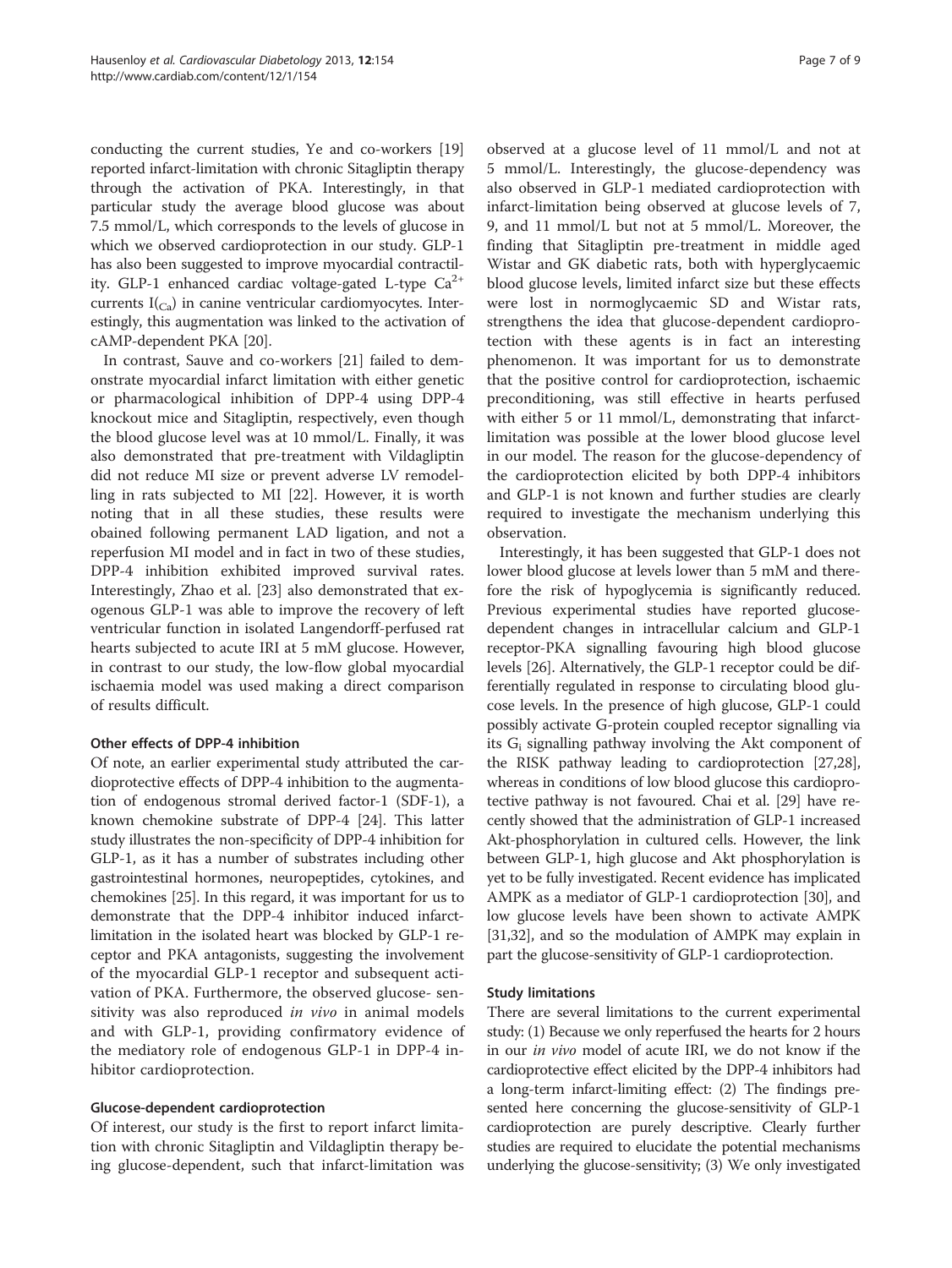<span id="page-7-0"></span>the effect of H-89 (a PKA inhibitor) on Vildagliptininduced cardioprotection and ideally we should have also shown that H-89 blocked Sitagliptin mediated cardioprotection; (4) We did not measure serum levels of GLP-1.

#### Clinical implications

Although, proof-of-concept clinical studies have demonstrated cardioprotective benefit with exogenous GLP-1 therapy in the clinical settings of acute myocardial infarction [\[33\]](#page-8-0), coronary artery bypass graft surgery [[34](#page-8-0)] and heart failure [\[35\]](#page-8-0), this treatment regimen requires a chronic subcutaneous infusion of GLP-1 given that the GLP-1 is rapidly broken down in the body by the enzyme DPP-4. Therefore, the findings of the current study suggest that augmenting endogenous levels of GLP-1 using clinically available DPP-4 inhibitors such as Sitagliptin and Vildagliptin may provide for a therapeutic strategy, which not only treats the diabetes but also protects the heart from ischaemia-reperfusion injury, the major cardiac complication of diabetes. An alternative strategy to DPP-4 inhibition would be to administer clinically available GLP-1 analogues such as Liraglutide [[36](#page-8-0)] and Exenatide [\[37,38\]](#page-8-0) which are resistant to DPP-4 and are also cardioprotective in animal studies. Clinical studies are already underway investigating both GLP-1 analogues (Pharmacological Postconditioning to Reduce Infarct Size Following Primary PCI [POSTCON II]: ClinicalTrials.gov Identifier NCT00835848 and Effect of Additional Treatment With EXenatide in Patients With an Acute Myocardial Infarction (the EXAMI Trial: ClinicalTrials.gov Identifier NCT01254123) and DPP-4 inhibitors [[39,40](#page-8-0)] as therapy for cardiovascular disease. Lonborg et al. [[41\]](#page-8-0) has shown that the GLP-1 analogue, Exenatide, could reduce MI size when administered prior to PPCI in non-diabetic STEMI patients when compared to control. In that particular study the blood glucose ranged from 5–8 mmol/L. It would be interesting to know whether the cardioprotective effect of Exenatide was affected by the presenting blood glucose levels.

# Conclusions

Our present study confirms that DPP-4 inhibitors elicit cardioprotection against acute IRI similar to that seen for GLP-1, moreover these effects appear to be glucosesensitive.

#### Abbreviations

DPP-4: Dipeptidyl peptidase-4; GLP-1: Glucagon-like peptide-1; MI: Myocardial infarction; CHD: Coronary heart disease; IRI: Ischaemia reperfusion injury; SD: Sprague–Dawley; GK: Goto Kakizaki; LAD: Left anterior descending coronary artery; TTC: Triphenyltetrazolium chloride; I/R%: Percentage of infarcted tissue in the myocardium area at risk; IPC: Ischaemic preconditioning; SDF-1: Stromal derived factor-1; PKA: Protein kinase A.

#### Competing interests

The authors declare that they have no competing interests.

#### Authors' contributions

DMY, DJH, MMM, RDC conceived the studies, wrote, reviewed and edited manuscript. HJW, AMW, SSB, LT, NR performed experiments, wrote, reviewed and edited manuscript. All authors read and approved the final manuscript.

#### Acknowledgements

This work was supported by the British Heart Foundation program grant number RG/03/007 and supported by researchers at the National Institute for Health Research University College London Hospitals Biomedical Research Centres funding scheme of which Professor Yellon is a senior investigator. In addition this work was also supported by research grants from MSD and Novartis. DH is supported by British Heart Foundation Senior Clinical Research Fellowship FS/10/039/28270.

The authors thank Louise Casson and other staff at the central unit of Biological Services Unit, UCL, London for the help in maintaining the animal colonies, administrating the drug and blood testing.

#### Author details

<sup>1</sup>The Hatter Cardiovascular Institute, UCL Institute of Cardiovascular Science and NIHR University College London Hospitals Biomedical Research Centre, 67 Chenies Mews, London WC1E 6HX, UK. <sup>2</sup>Department of General Internal Medicine, Radboud University Nijmegen Medical Centre, Nijmegen, the Netherlands.

Received: 10 October 2013 Accepted: 11 October 2013 Published: 22 October 2013

#### References

- 1. Haffner SM, Lehto S, Ronnemaa T, Pyorala K, Laakso M: Mortality from coronary heart disease in subjects with type 2 diabetes and in nondiabetic subjects with and without prior myocardial infarction. N Engl J Med 1998, 339(4):229–234.
- 2. Malmberg K, Yusuf S, Gerstein HC, et al: Impact of diabetes on long-term prognosis in patients with unstable angina and non-Q-wave myocardial infarction: results of the OASIS (Organization to Assess Strategies for Ischaemic Syndromes) registry. Circulation 2000, 102(9):1014–1019.
- 3. McGuire DK, Emanuelsson H, Granger CB, et al: Influence of diabetes mellitus on clinical outcomes across the spectrum of acute coronary syndromes. Findings from the GUSTO-IIb study. GUSTO IIb investigators. Eur Heart J 2000, 21(21):1750–1758.
- 4. Mathew V, Gersh BJ, Williams BA, et al: Outcomes in patients with diabetes mellitus undergoing percutaneous coronary intervention in the current era: a report from the prevention of REStenosis with tranilast and its outcomes (PRESTO) trial. Circulation 2004, 109(4):476–480.
- 5. Thourani VH, Weintraub WS, Stein B, et al: Influence of diabetes mellitus on early and late outcome after coronary artery bypass grafting. Ann Thorac Surg 1999, 67(4):1045–1052.
- 6. Calafiore AM, Di Mauro M, Di Giammarco G, et al: Effect of diabetes on early and late survival after isolated first coronary bypass surgery in multivessel disease. J Thorac Cardiovasc Surg 2003, 125(1):144–154.
- 7. Alserius T, Hammar N, Nordqvist T, Ivert T: Risk of death or acute myocardial infarction 10 years after coronary artery bypass surgery in relation to type of diabetes. Am Heart J 2006, 152(3):599-605.
- 8. Huisamen B: Protein kinase B in the diabetic heart. Mol Cell Biochem 2003,  $249(1-2):31-38$ .
- 9. Rolo AP, Palmeira CM: Diabetes and mitochondrial function: role of hyperglycemia and oxidative stress. Toxicol Appl Pharmacol 2006, 212(2):167–178.
- 10. Hausenloy DJ, Yellon DM: GLP-1 therapy: beyond glucose control. Circ Heart Fail 2008, 1:147–149.
- 11. Bose AK, Mocanu MM, Carr RD, Brand CL, Yellon DM: Glucagon-like peptide 1 can directly protect the heart against ischemia/reperfusion injury. Diabetes 2005, 54(1):146–151.
- 12. Bose AK, Mocanu MM, Carr RD, Yellon DM: Myocardial ischaemiareperfusion injury is attenuated by intact glucagon like peptide-1 (GLP-1) in the in vitro rat heart and may involve the p70s6K pathway. Cardiovasc Drugs Ther 2007, 21(4):253–256.